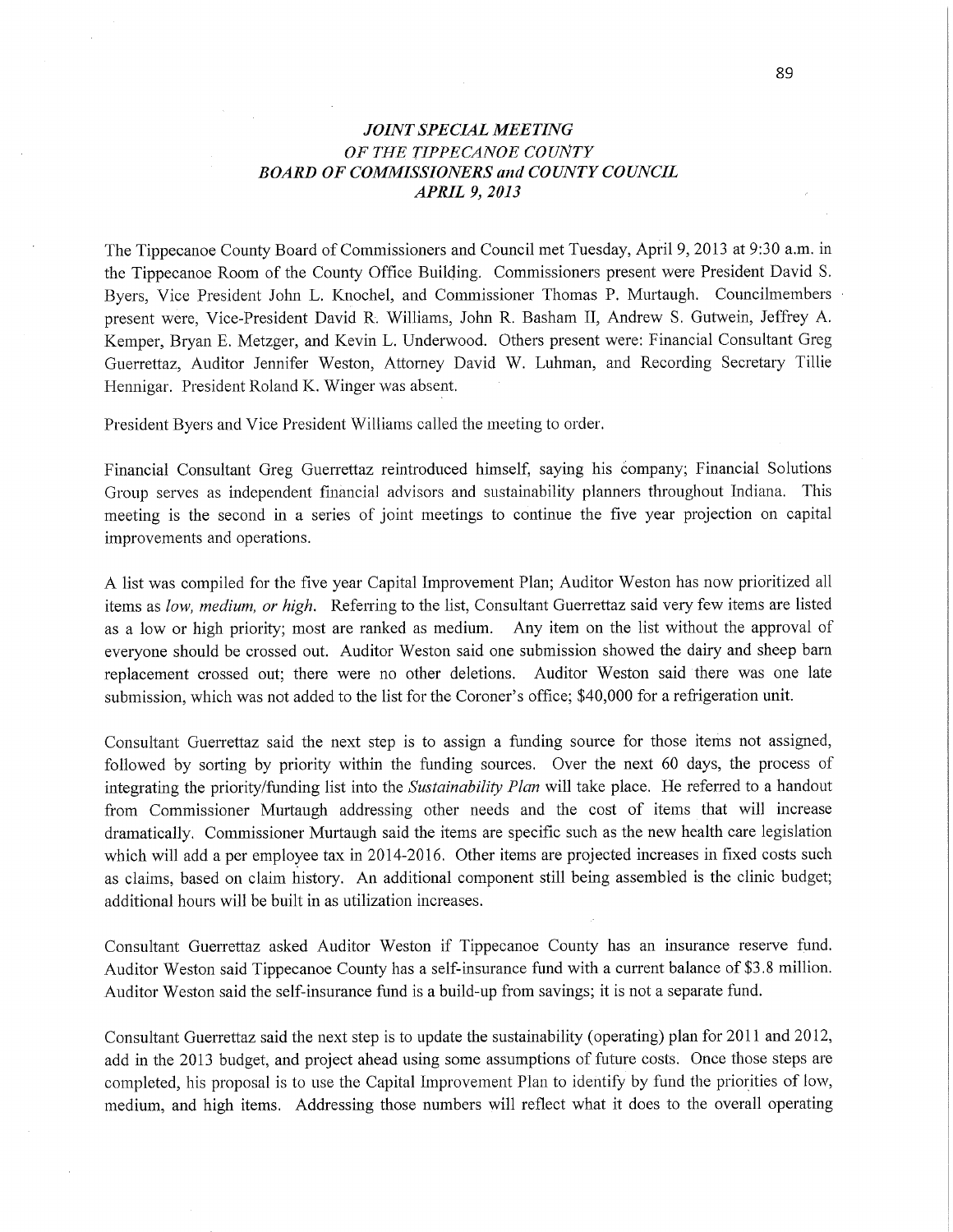balance in the next three years. At that point, there is a plan to identify how far on the list the funds will go and if there is extra. The approach will be fairly liberal on the growth factors for the operating plan'to increase the pressure of where to be cautious.

Next, Mr. Guerrettaz stated he wants to do the resolution for the minimum fund (target) balance in each of the major funds. Setting the minimum **fund** balance will serve two purposes: 1) eliminate inter-fund or outside source borrowing to meet payroll and 2) create a buffer revenue shortfall. Commissioner Murtaugh asked if the target balance is a new concept. Consultant Guerrettaz said the target balance is an issue the rating agencies have been requesting for ten years. The standard in the industry across the: country is a minimum fund balance of 10-20% of revenues. There has been reluctance in Indiana to follow the concept and in the past 4-5 years, there wasn't money to meet a minimum **fund** balance. There has been more emphasis this year as a result of the State Board of Accounts dividing the General Fund into two funds.

Consultant Guerrettaz said the resolution carries a lot of weight. The first questions are what is the minimum fund balance policy and is the policy formally adopted. In the resolution, the General Fund is comprised of 'two funds; income tax and property tax. Circuit Breaker will only impact the General Fund. The interpretation of the law is that the debt funds will not receive Circuit Breaker impact. The good news is the County does not have a lot of debt and due to Council frugality, tax rates are low.

Moving forward with the sustainability plan, the Consultant reviewed the steps for a 3 year projection. At the same time the 3 year projection is being prepared, the minimum fund balance for the General Fund and the General Fund Income Tax Fund for the 3 year projection will be addressed. Commissioner Murtaugh asked where to reduce the General Fund and increase Cumulative Bridge within the exercise. Consultant Guerrettaz said when the sustainability plan is complete and the minimum fund balance is \$5 million with a projected balance of \$6 million, then you look at whether to address more *medium* items or do the property tax migration. Another option to consider is to shift some of the funding source from the General Fund to EDIT;

Consultant Guerrettaz confirmed with Auditor Weston that they will work together on cost assumptions and discussions with the County Assessor regarding property assessments, saying the discussions will be based specifically for Tippecanoe County. If the department heads know of specific expenses that will increase over the next three years, those need to be known and presented to Council; especially if the growth factor is higher than the rate of inflation.

Mr. Guerrettaz reiterated the importance of reviewing the list, crossing out or adding items if needed, and getting the information to Auditor Weston. The project is only as good as the input the participants pu<sup>t</sup> into it; it takes a team;

Councilmember Kemper said when he looks at the list and sees a *high* priority with **a** large amount several years out or a *medium* priority with a budgeted amount for 2013, he assumed some tweaking is still necessary. He referenced an item for TEMA with an amount of \$1 million but a *medium* priority, saying it seems like it should be moved to 2014 or later. Consultant Guerrettaz said this is an example of a situation providing Emergency Management the opportunity to come before the Council and explain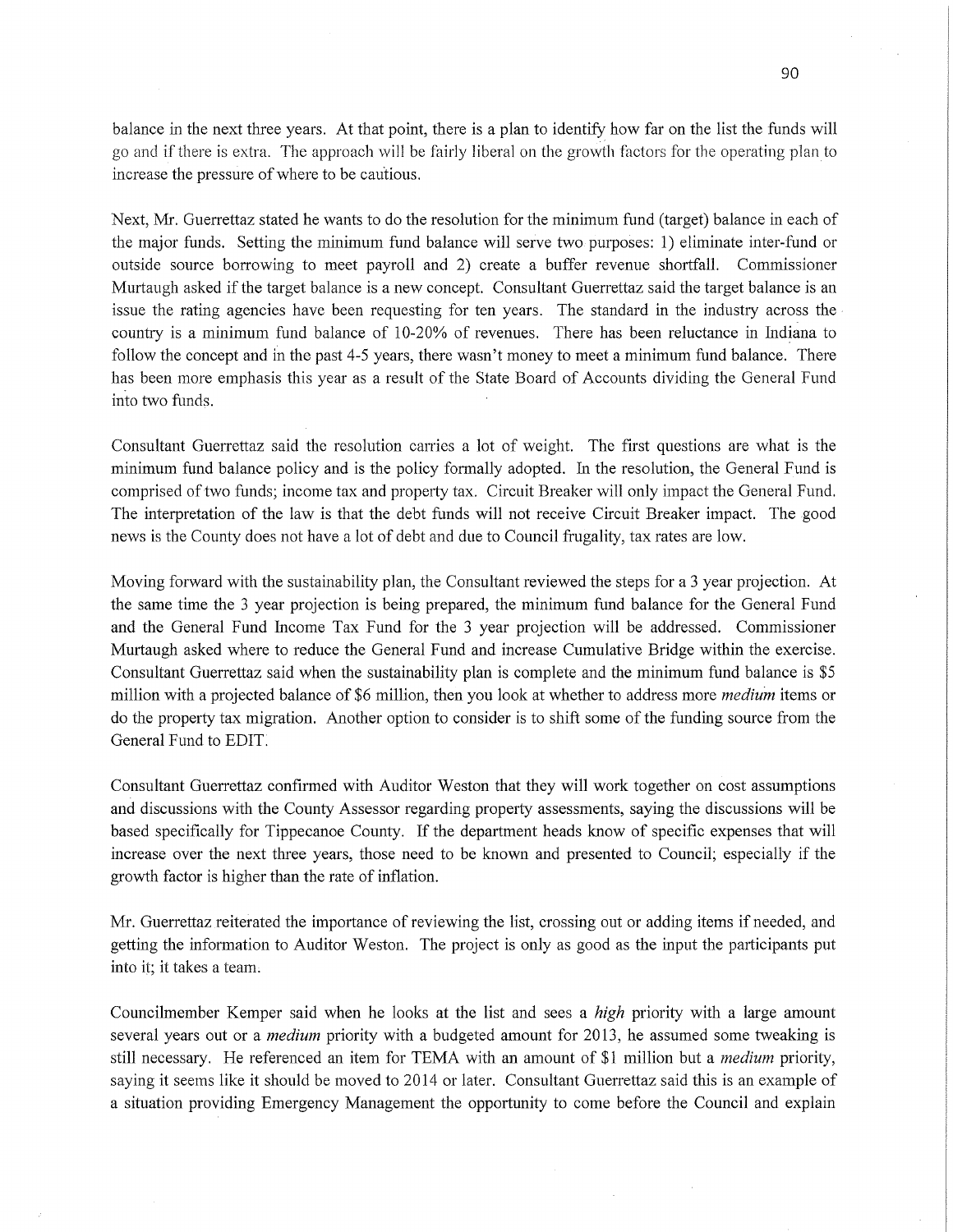their request. He added that this is just one great example of where additional research and communication is needed. Attorney Luhman said *medium* classification is fairly generic and doesn't assume its importance and urgency; an item might be of medium importance but if delayed long enough, it becomes urgent.

Councilmember Basham noted that the ADA projects are a *medium* priority but scheduled in the future. Commissioner Murtaugh said the ADA renovations are duplicated as he listed them on the Commissioner's budget and they are also listed 0n the individual department budgets. Mr. Guerrettaz said *most* counties place the ADA renovations in the Commissioner's budget since it is a mandated program but the specific renovations are not mandated.

In some counties, the Commissioners meet annually to review Cumulative Capital Development (CCD) since that also falls under the Commissioner's umbrella. Councilmember Gutwein questioned when Council should consider additional information and review the project. Looking at the Fairgrounds and adding more parking and asphalt every year, thoughts come to mind of "how much is there now?", "how much gets used outside of the fair?", "What areas are we talking about?", etc. Any line item brings forth various questions and he is unsure when it is appropriate to spend time, and also if it's the responsibility ' of the Council or if the Commissioners will present a' recommendation of priorities to Council. President Byers said Councihnember Gutwein presents an important point, saying President 'Winger recently brought up the demolition of the Wildcat Creek house and barn. The basement is starting to cave in; the priority is a *medium* but needs to be moved to *high* as the property needs to be eliminated.

Consultant Guerrettaz said the normal is for the Commissioners to move the line items to <sup>a</sup>priority level and make a recommendation; then it is up to the Council to fund. What he and Auditor Weston are attempting to do on a larger level is get the total dollar amounts integrated into the operations so <sup>a</sup> recommendation can be made.

President Byers questioned how many of the 2013 items are already budgeted such as the \$220,000 on the Auditor budget which passed today. Auditor Weston noted that a few of the items are currently funded and will be removed from the list as we progress.

Consultant Guerrettaz stated if there is a large project in the million dollar range, such as an elevator or ADA compliance projects, it makes sense to accumulate a quarter of a million per year rather than wait until year three, four, or five to come up with the full amount. Attorney Luhman said to complete the susfainability analysis, information about other items than capital requests are needed. Information such as Cumulative Bridge, a major bridge fund, or a potential annexation eroding the County share of revenue has to be considered. Consultant Guerrettaz said with annexation, revenues will not grow; EDIT is based on population, COIT is based on abstract levy. Councilmember Basham inquired about <sup>a</sup>portion of Purdue University being annexed into West Lafayette. Consultant Guerrettaz indicated the Commissioners should ask the City for the impact analysis to show how the annexation will affect the County over the next five years.

Consultant Guerrettaz will check his calendar for a meeting in 60-90 days, possibly June 11.